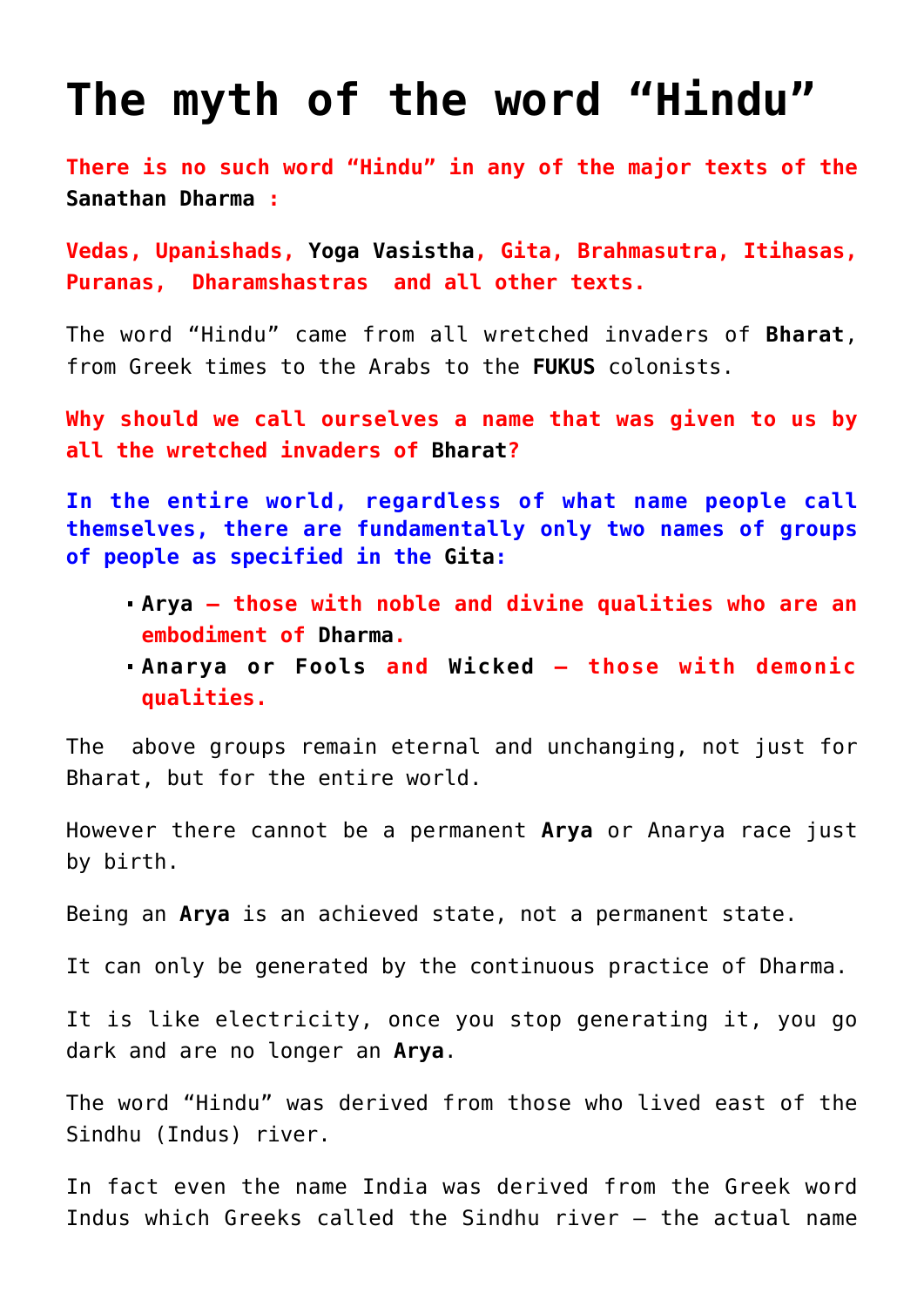of India is [Bharatvarsha](https://aryadharma.world/bharat/) and the actual name of the Indus river is the Sindhu River.

Most "Hindus" cannot comprehend the [Shruti](http://en.wikipedia.org/wiki/%C5%9Aruti) (revealed texts) – [Vedas,](http://en.wikipedia.org/wiki/Veda) the [Vedanta \(Upanishads\)](http://en.wikipedia.org/wiki/Vedanta), [Yoga Vasistha,](http://aryadharma.world/yoga-vasistha/) [Gita](http://en.wikipedia.org/wiki/Gita) and probably never heard of the [Brahmasutra](http://en.wikipedia.org/wiki/Brahmasutra) and its fundamental truth of  $\Box \Box \Box \Box \Box$ (Dhyan) as the only way to reach  $\Box \Box \Box \Box \Box \Box$ [\(Brahman\).](http://aryadharma.world/brahman/)

This is because their minds have already become conditioned and close minded.

So these simple minded people follow the [Smritis,](http://en.wikipedia.org/wiki/Smriti) many of which need to be updated to modern times.

I dont know which version of the [Sanathan Dharma](http://aryadharma.world/vedasandupanishads/) our current day "Hindus" follow.

The saddest part is that the some of the people who call themselves "Hindus" are completely ignorant about the core teachings of the [Sanathan Dharma.](http://aryadharma.world/vedasandupanishads/)

**They are completely unaware and ignorant of the [principal](http://aryadharma.world/vedasandupanishads/) [texts](http://aryadharma.world/vedasandupanishads/) of the [Sanathan Dharma](http://aryadharma.world/vedasandupanishads/).**

Even though they claim to be followers of **[Ram](http://en.wikipedia.org/wiki/Rama)**, I would not be surprised if even 5% of them have read the [Ramcharitmanas.](https://en.wikipedia.org/wiki/Ramcharitmanas)

Their story of **[Ram](http://en.wikipedia.org/wiki/Rama)** has come from TV serials by Bollywood directors and tales told by [middlemen](http://aryadharma.world/bharat/the-middlemen-who-claim-to-represent-brahman/).

I am also not surprised that not even 0.1% of them are aware of and even understand, forget about practice **[Ram's](http://en.wikipedia.org/wiki/Rama)** ideal of [Dharma](http://aryadharma.world/concepts/brahman/dharma/).

They do not understand that the rituals are to be done personally and at home and they should not just chant like parrots, but they should understand the true meaning and philosophy behind the mantras and rituals while they perform them.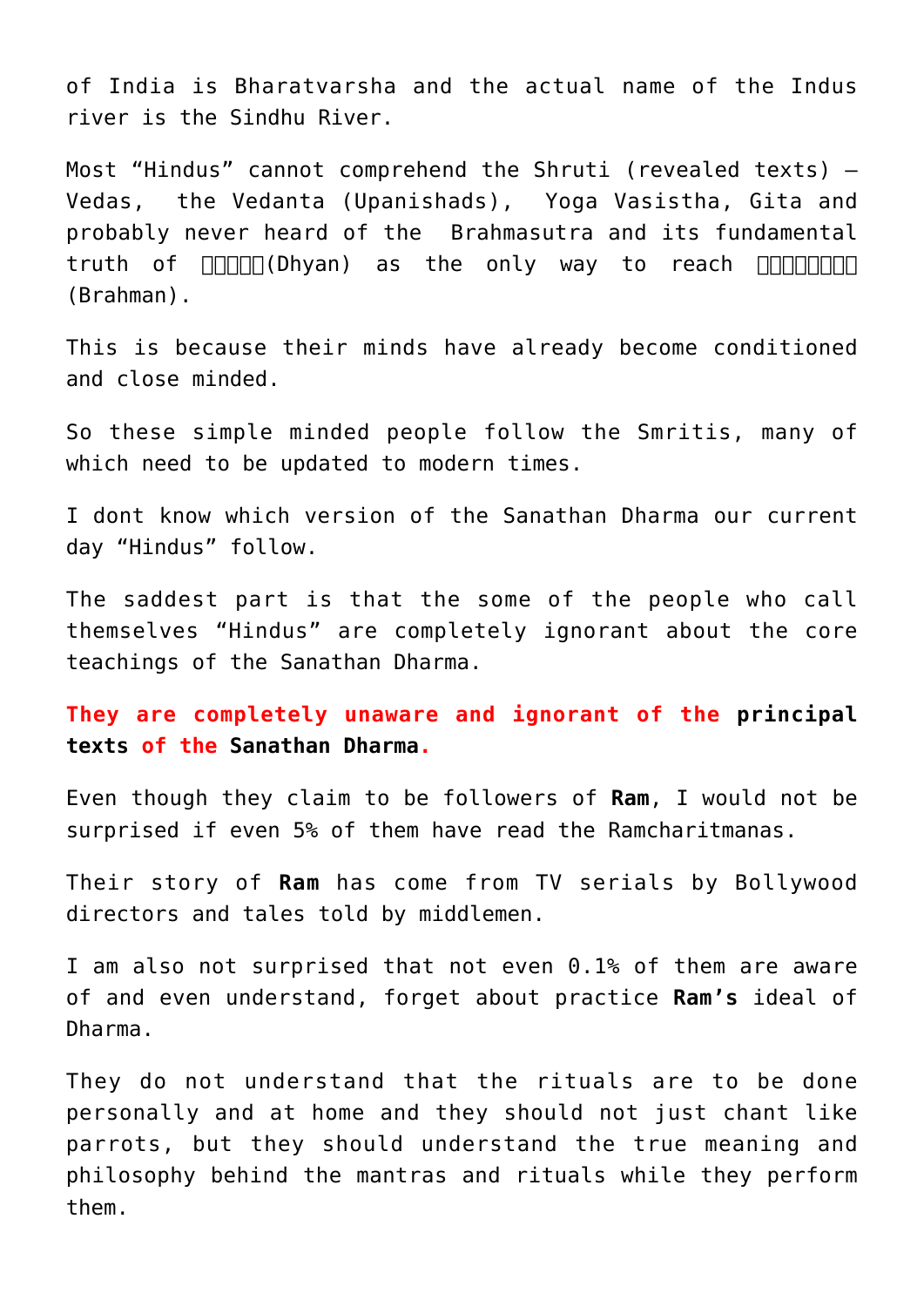Many "Hindus" practice a "caste system" which is a total corruption of the Vedic "[varna](https://en.wikipedia.org/wiki/Varna_(Hinduism))" system **where Karma (deeds), and Gunas (character virtues) defined a person, not their birth.**

**The ordering of the four [Varnas](https://en.wikipedia.org/wiki/Varna_(Hinduism)) were based on Karma (conduct) and [Gunas](http://en.wikipedia.org/wiki/Gu%E1%B9%87a) (Virtues/character) and not by birth.**

Read [my article](https://aryadharma.world/concepts/the-importance-of-the-varnashrama-dharma/) to understand the importance and true meaning of the [Varnashrama Dharma.](https://aryadharma.world/concepts/the-importance-of-the-varnashrama-dharma/)

If they really understood the [Sanathan Dharma](http://aryadharma.world/vedasandupanishads/) as taught by our [maharishis,](https://en.wikipedia.org/wiki/Rishi) they would know that the mantras and rituals in [Vedas](https://en.wikipedia.org/wiki/Vedas) are just one portion of the Vedas – the Karma Kanda or Ritualistic portion.

The Brahmins had perverted and condensed the [Vedas](https://en.wikipedia.org/wiki/Vedas) into just the Karma Kanda portion so that they would retain importance.

The actual essence and gold in the Vedas is the [Jnana Kanda or](http://aryadharma.world/concepts/brahman/vedasandupanishads/) [Vedanta](http://aryadharma.world/concepts/brahman/vedasandupanishads/) and the [Maha Kavya \(Grand Pronouncement\)](https://en.wikipedia.org/wiki/Mah%C4%81v%C4%81kyas) of the [Sanathan Dharma](https://aryadharma.world/concepts/brahman/vedasandupanishads/) is:

**[तत् त्वम् अिस](http://en.wikipedia.org/wiki/Tat_Tvam_Asi) Tat Tvam Asi – [That](https://aryadharma.world/brahman/) is the [Truth,](http://en.wikipedia.org/wiki/Sat_(Sanskrit)) [That](https://aryadharma.world/brahman/) is the [Self,](http://en.wikipedia.org/wiki/%C4%80tman_(Hinduism)) [That](https://aryadharma.world/brahman/) [You](https://en.wikipedia.org/wiki/%C4%80tman_(Hinduism)) Are.**

Your [Atma](https://en.wikipedia.org/wiki/%C4%80tman_(Hinduism)) is an embodiment of [Brahman](https://aryadharma.world/brahman/), the ultimate Truth.

Even noted and eminent ritualistic (Karma Kanda) followers of the Vedas, finally realised the essence of this [grand](https://en.wikipedia.org/wiki/Mah%C4%81v%C4%81kyas) [pronouncement](https://en.wikipedia.org/wiki/Mah%C4%81v%C4%81kyas) and converted to Vedanta (Jnana Kanda).

Case in point — The [famous debate](https://en.wikipedia.org/wiki/Ma%E1%B9%87%E1%B8%8Dana_Mi%C5%9Bra#Debate_with_Adi_Shankara) between [Shankara](https://en.wikipedia.org/wiki/Adi_Shankara) (foremost promoter of [Vedanta](https://en.wikipedia.org/wiki/Vedanta) – Jnana Kanda ) and [Mandana](https://en.wikipedia.org/wiki/Ma%E1%B9%87%E1%B8%8Dana_Mi%C5%9Bra) [Mishra](https://en.wikipedia.org/wiki/Ma%E1%B9%87%E1%B8%8Dana_Mi%C5%9Bra) (foremost promoter of Karma Kanda).

True worship of [Brahman](http://aryadharma.world/brahman/) is not giving gold and silver offerings, and delegating [poojas](https://en.wikipedia.org/wiki/Puja_(Hinduism)) to some baba, godman, or priest in a "temple" with loudspeakers blaring and "devotees" stampeding and fighting with one another to get